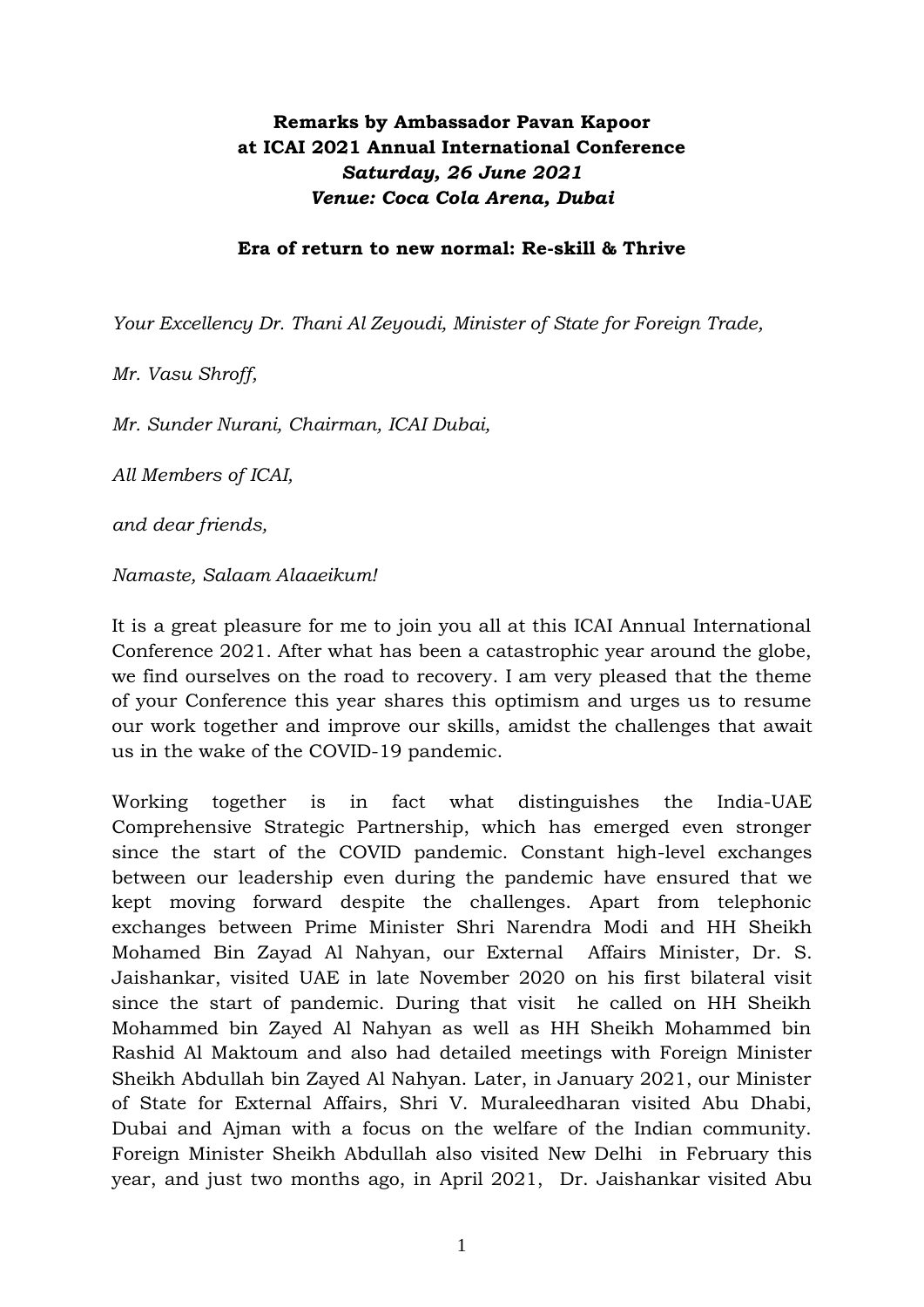Dhabi again for a day for meetings with HH Sheikh Abdullah. The common thread in all these exchanges has been joint efforts to bring normalcy in a post-pandemic world, and to give an impetus to our bilateral relations.

Even before the physical meetings, the dialogue continued through virtual interactions given the strong interest on both sides. Last August, EAM Dr. Jaishankar and HH Sheikh Abdullah had met virtually to chair the 13th India-UAE Joint Commission, just referred to by Dr. Thani, that took stock of all aspects of our relations. In early November 2020, the 8th Meeting of India-UAE 'High Level Task Force on Investments (HLTFI) was co-chaired by Shri Piyush Goyal, Minister of Railways and Commerce and Industry on our side, and HH Sheikh Hamed bin Zayed Al Nahyan, Member of the Executive Council of Abu Dhabi, on the UAE side. Throughout the year, respective Ministers and officials from both sides continued to have exchanges, especially in the areas of Health, Renewable Energy, Oil & Gas, Education and Culture.

There is a clear commitment among the leadership of India and the UAE to enhance bilateral ties. Food security and healthcare have infact emerged as important sectors of growth during the pandemic, showing how our strategic ties can adapt to the changing requirements. Since the outbreak of the pandemic, India had ensured uninterrupted cargo flights carrying food supplies to the UAE even during the lockdown in India. We are keen to follow this up with the establishment of food corridors and there is a huge potential for investments from the UAE in this area. In terms of healthcare, we had sent essential medicines to the UAE and augmented their health system with more than 400 health care professionals last year at a crucial time. India also cleared the dispatch of 200,000 doses of the Astra Zeneca vaccine to the Dubai Health Authority in February 2021. On its part, the UAE provided us with medical supplies last year, and with much needed Ventilators and Bipap machines, at the end of April this year, when the second wave hit India. Just last month, UAE also gifted us 1 million tablets of *favipiravir, and* DP World and ADNOC provided us with Cryogenic tankers to transport Liquid Medical Oxygen (LMO). Even Emirates airlines agreed to fly COVID relief supplies from Dubai to several cities across India, free of charge.

All these actions speak of an enduring and strategic partnership, what you call friends really in times of need; reaching out to each other; looking out for each other.

With respect to the critical energy sector, we are working together towards a more inclusive and sustainable future. Our two countries are actively cooperating to adapt to and embrace renewable energy, particularly solar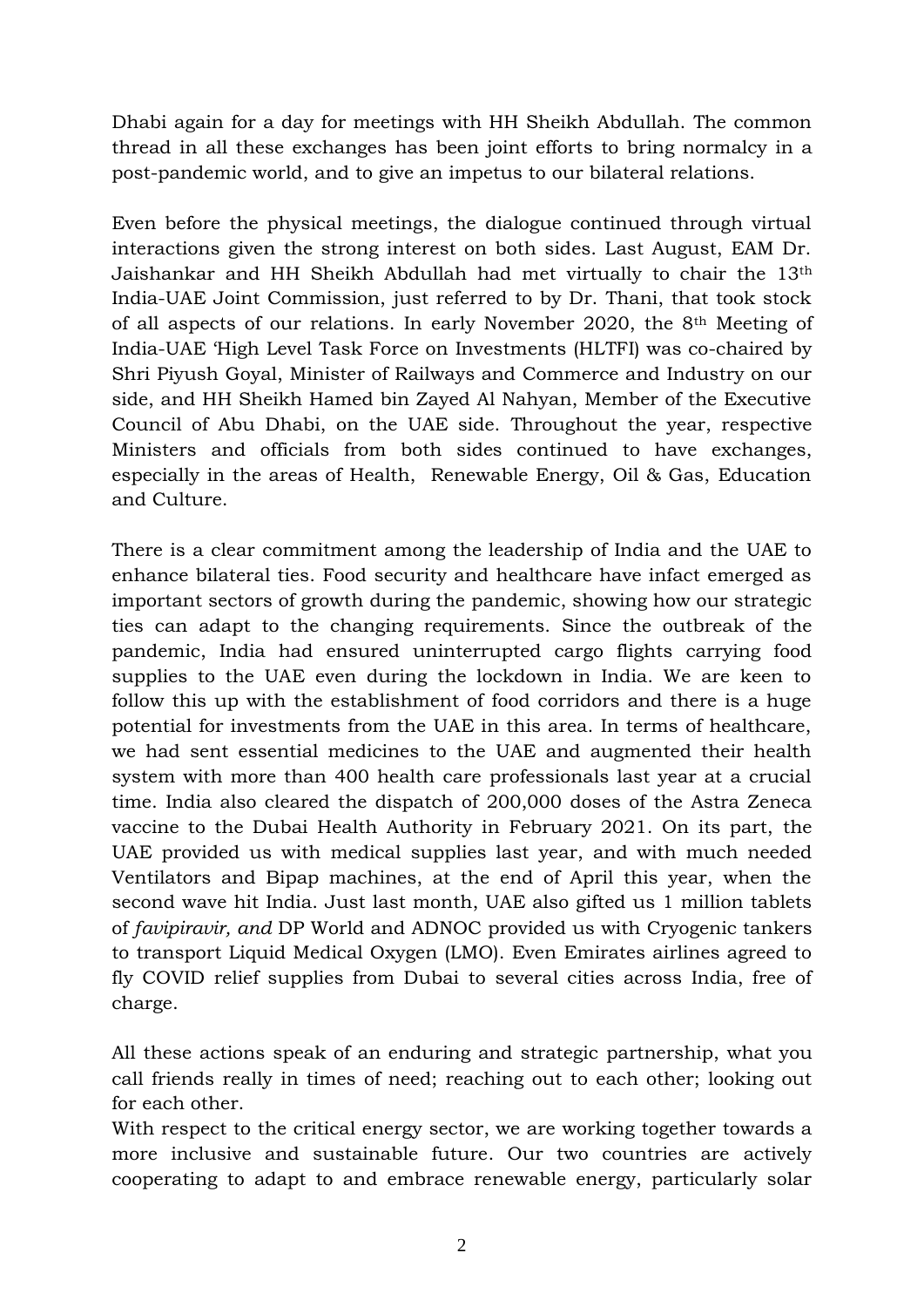energy, including through the International Solar Alliance. We are committed to working closely at IRENA and are exploring newer areas like the 'Hydrogen economy'. These are areas which Dr. Thani is familiar with, having dealt with them in his previous role.

The Covid-19 pandemic has impacted the economic growth of countries across the globe, and India is no exception. While, the recent second wave hit us very hard at a human level, its economic impact was more limited. The Indian economy is therefore expected to rebound stronger, with the potential for rebuilding on a scale not seen for a long time. Most rating agencies like Goldman Sachs, Barclays and Moody's continue to predict a double-digit growth for India for the current financial year, 2021-22. The Reserve Bank of India (RBI) is also sticking to its earlier estimate of 10.5 per cent growth for the Indian economy.

The trends in inflows of Foreign Direct Investment into India are also an indicator of its status as a preferred investment destination amongst global investors. You may be surprised to learn that India attracted its highest ever annual FDI inflow of US \$ 81.72 billion during the financial year 2020-21, an increase of 10% over the previous financial year. From the UAE also, we were pleased that Abu Dhabi based Sovereign Wealth Funds (SWFs), Mubadala and Abu Dhabi Investment Authority (ADIA) together invested USD 4.12 billion into India last year! So, although Dr. Thani is right in saying that UAE is the 11<sup>th</sup> largest investor in India, if you look at the total FDI alone, from UAE to India it is now over USD 11 billion, making UAE the 8th largest investor, in terms of FDI.

Some of this increased inflow is a direct result of measures taken by the Government of India to facilitate investments from UAE. You may be aware that our Government granted special eligibility under the 2019 SEBI (FPI) guidelines for portfolio investors based in international financial centres in the UAE, including Abu Dhabi Global Markets. We also extended 100% tax exemption under the 1961 Income-Tax Act for SWFs and pension funds for investment in infrastructure till 2024.

We will continue to facilitate the path for investments from UAE into India, and to make Doing Business in India even easier.

India-UAE economic and commercial relations contribute to the stability and strength of a rapidly diversifying and deepening bilateral relationship. Even though our trade figures last year would have come down somewhat given the curbs and lockdowns, both countries are constantly working on new ideas to further expand our bilateral trade. In the presence of His